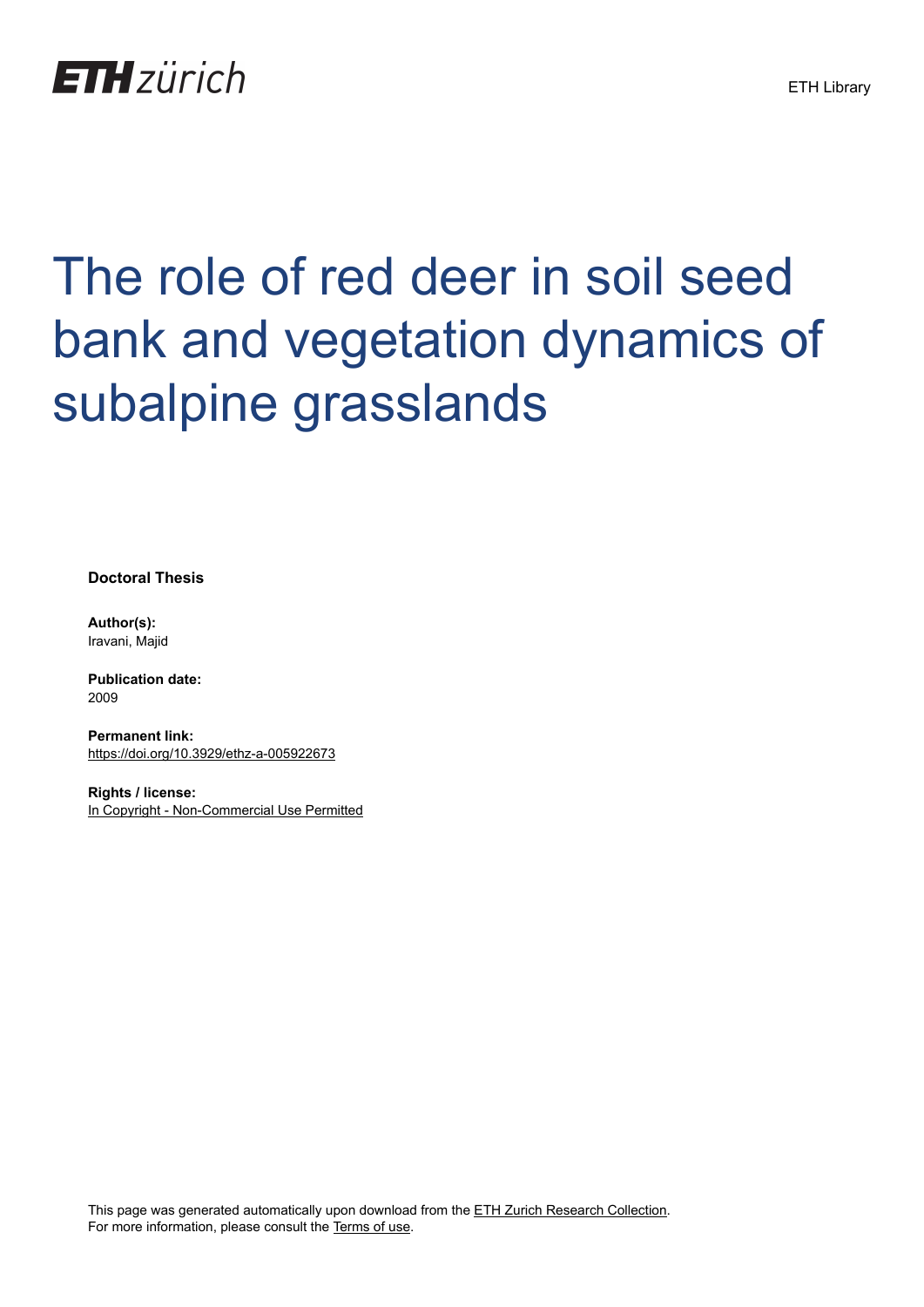DISS. ETH NO. 18496

## **THE ROLE OF RED DEER IN SOIL SEED BANK AND VEGETATION DYNAMICS OF SUBALPINE GRASSLANDS**

A dissertation submitted to ETH ZURICH

> for the degree of Doctor of Sciences

> > presented by

#### **MAJID IRAVANI**

M.Sc. in Rangeland Ecology, Isfahan University of Technology born 16 September 1975 citizen of Iran

> accepted on the recommendation of Prof. Dr. Peter J. Edwards, examiner Dr. Martin Schütz, co-examiner Prof. Dr. Helene H. Wagner, co-examiner Prof. Dr. Christoph Scheidegger, co-examiner

> > 2009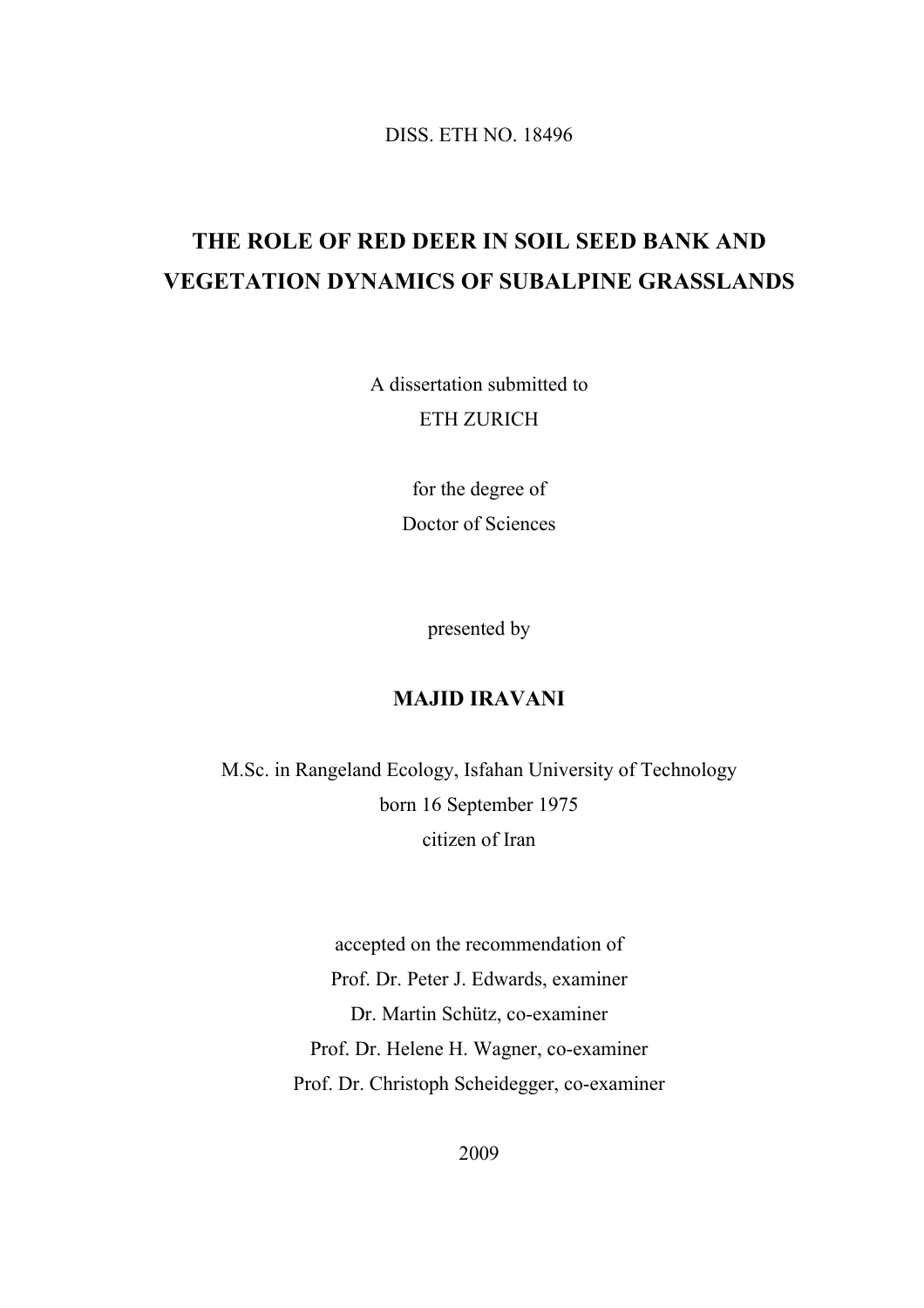#### **Summary**

The role of wild large herbivores in the dynamics of subalpine grasslands has become an important topic during the past few decades as traditional grazing systems with domestic livestock have been abandoned and left to wild herbivores. Because the rate and direction of secondary succession can be influenced by seed availability, this thesis aimed at evaluating the role of free-ranging red deer (*Cervus elaphus* L.) in soil seed bank and vegetation dynamics of the subalpine grasslands in the Swiss National Park (SNP).

Chapter 1 assessed whether seed limitation of late-successional species, i.e., the lack of a persistent soil seed bank and the lack of effective seed dispersal by the two main dispersal vectors (wind and red deer), can account for the extremely slow pace of secondary succession toward forest in a subalpine grassland site abandoned in 1914. The results of greenhouse germination experiments showed that soil seed bank was mainly composed of plant species from early successional stages, regardless of the distance to forest vegetation and the input of seed in dung. This suggests that neither wind dispersal nor red deer contribute effectively to building up a seed bank of late-successional species in grassland area. Moreover, a seed addition experiment demonstrated that only a combination of seed addition and gap creation enabled seedlings of four prominent latesuccessional species to emerge. It is therefore likely that secondary succession in these grasslands is constrained by both seed and gap limitation.

Chapter 2 evaluated the relative importance of three hypothesized ways that red deer activities influence soil seed bank dynamics in subalpine grasslands: (i) removal of inflorescences and seeds from local seed production; (ii) import of seeds from distant seed sources into the soil seed bank; and (iii) creation of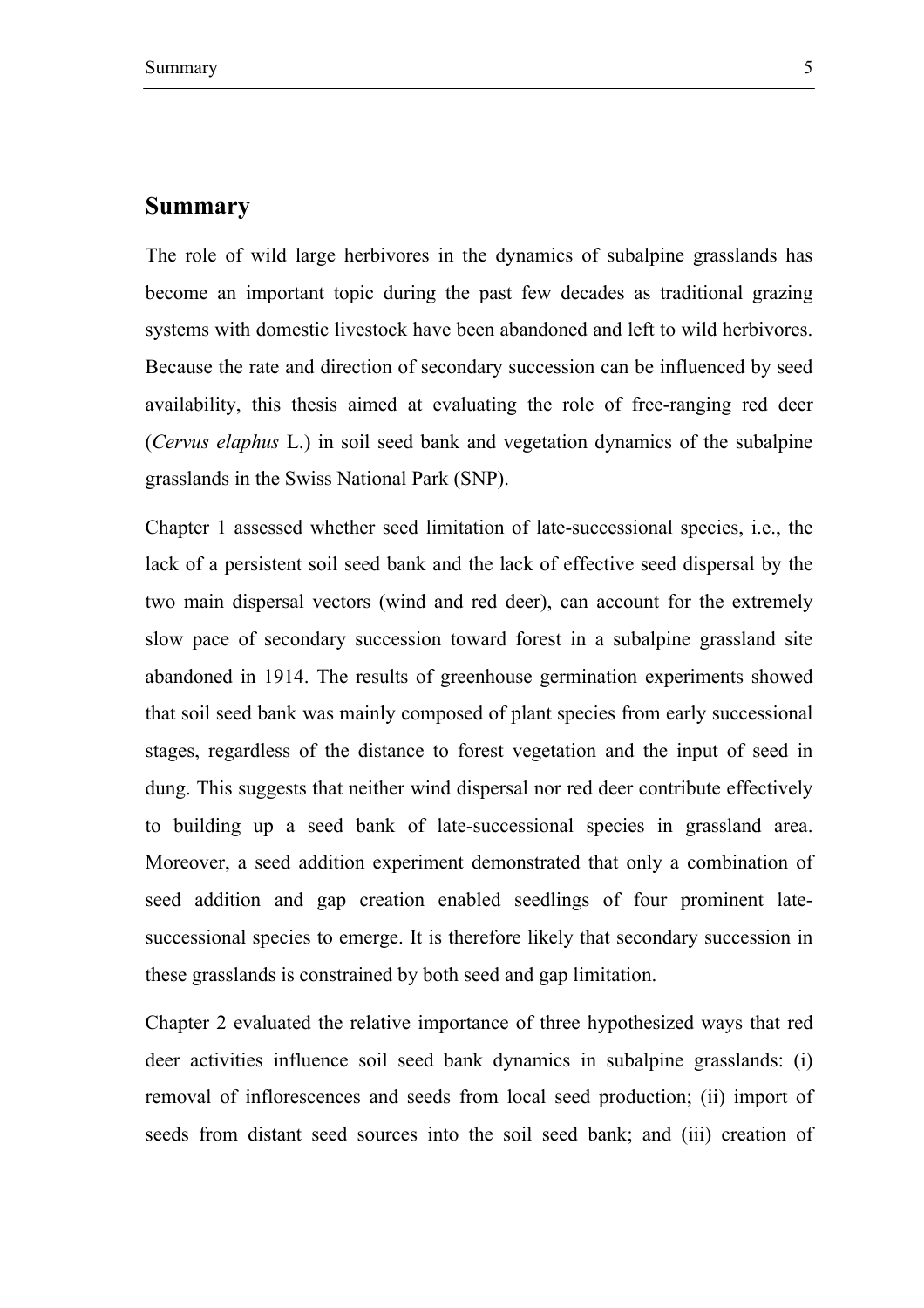competition-free gaps suitable for seed germination and seedling establishment. A long-term exclosure experiment showed that the effect of red deer on plant species composition varied according to the life history stage considered. Grazing by red deer significantly reduced local seed production but, due to dispersal of seeds from outside the local area, neither species richness nor the density of the soil seed bank were affected. Consequently, red deer activities considerably changed the species composition of the soil seed bank. This change, however, was not reflected in the vegetation composition, likely due to a lack of suitable gaps in the vegetation. I conclude that red deer alter seed bank dynamics in these grasslands both by diminishing local seed production and enhancing dispersal of seeds from distant sources.

Chapter 3 investigated seed dispersal in red deer dung and its importance for vegetation dynamics. Seeds of 47 species, mostly from small-seeded herbaceous species typical of short-grass communities, germinated from dung samples. Dung dropped in highly grazed short-grass vegetation contained over twice as many seeds as dung dropped in the rarely grazed tall-grass vegetation and adjacent mountain pine forests, and also differed in species composition. Red deer thus return large numbers of seeds to short grass vegetation and disperse some to other types of vegetation. This seed dispersal behavior of red deer may contribute to maintaining vegetation of their favored grazing sites.

In conclusion, through their activities, red deer considerably alter soil seed bank dynamics in the subalpine grasslands studied. The evidences suggest that in this seed limited system, red deer disperse large amounts of grazing tolerant species, effectively halting secondary succession and preserving the nutrient-rich vegetation that supports deer reproduction.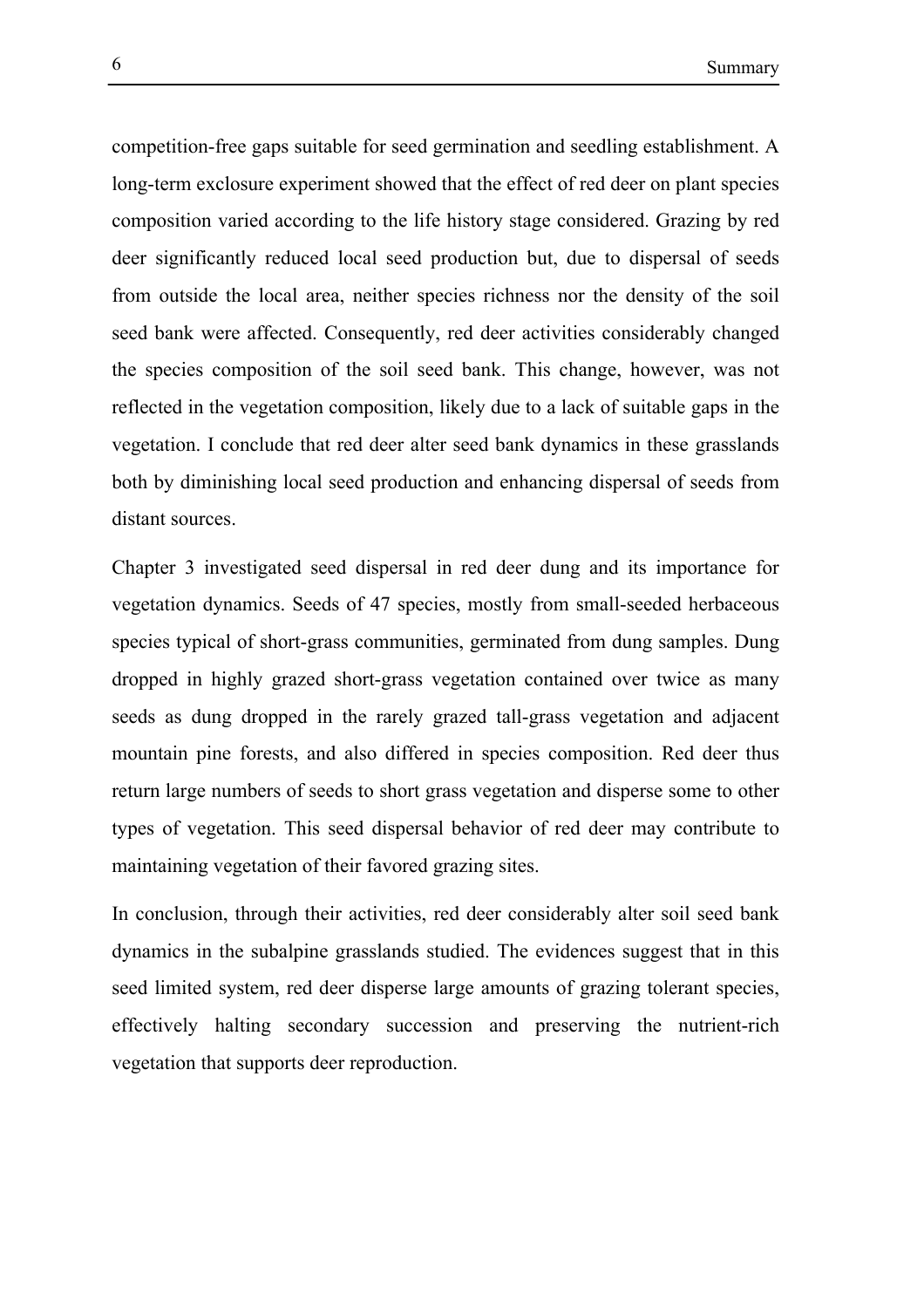### **Zusammenfassung**

Die Rolle wilder Grossherbivoren in der Dynamik subalpiner Weiden hat während der letzten Jahrzehnte an Bedeutung gewonnen, da mit domestizierten Herbivoren traditionell bewirtschaftete Weiden vielerorts aufgegeben und den wilden Herbivoren überlassen wurden. Weil Geschwindigkeit und Richtung der sekundären Sukzession vom Samenangebot beeinflusst werden können, hatte diese Doktorarbeit zum Inhalt, den Einfluss wildlebender Rothirsche (*Cervus elaphus* L.) auf die Bodensamenbank und die Vegetationsdynamik subalpiner Weiden im Schweizerischen Nationalpark (SNP) abzuschätzen.

Kapitel 1 handelt davon, ob Samenknappheit bei Klimaxarten, das heisst sowohl Fehlen einer persistenten Samenbank als auch einer wirkungsvollen Samenverbreitung durch die beiden Hauptausbreitungsvektoren (Wind und Rothirsch), für das extrem langsame Fortschreiten der sekundären Sukzession Richtung Wald auf einer 1914 aufgegebenen subalpinen Weide verantwortlich ist. Die Resultate eines Keimversuches im Gewächshaus zeigten, dass sich die Bodensamenbank, unabhängig von der Distanz zu Waldvegetation und dem Sameneintrag durch Huftierkot, hauptsächlich aus Pflanzen früher Sukzessionsstadien zusammensetzte. Dies lässt vermuten, dass weder Windverbreitung noch Rothirsche einen wesentlichen Beitrag zum Aufbau einer Samenbank von Klimaxarten in Weideland leisten. Ausserdem zeigte ein Aussaatexperiment, dass nur eine Kombination aus Zugabe von Samen und Auslichtung Keimlingen von vier typischen Klimaxarten das Austreiben ermöglichte. Es ist daher wahrscheinlich, dass die sekundäre Sukzession auf diesen Weideflächen sowohl durch das Samen- als auch durch das Lichtangebot eingeschränkt ist.

In Kapitel 2 wurde untersucht, welche relative Bedeutung drei Möglichkeiten zukommt, wie Rothirschaktivitäten die Dynamik von Bodensamenbanken in subalpinem Weideland beeinflussen können: (i) Entfernung von Blütenständen und Samen aus der lokalen Samenproduktion, (ii) Sameneintrag aus entfernten